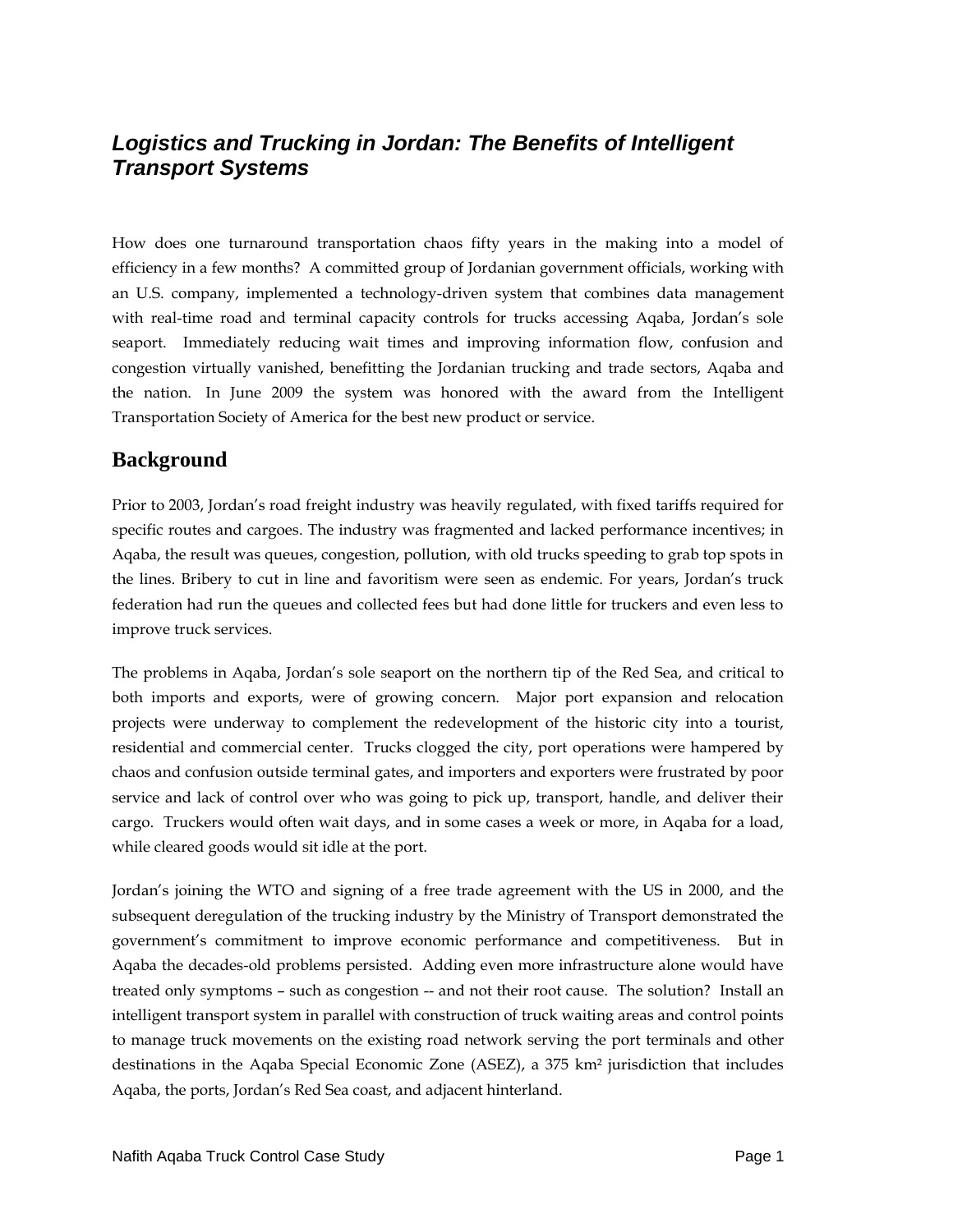The NAFITH Truck Control System (NTCS) was developed and installed between August and November 2005. Working under the leadership of H.E. Shadi Majali, then Commissioner of Customs and Revenue for the Aqaba Special Economic Zone Authority (ASEZA), a team comprising NTELX, a U.S. software solutions company based in McLean, Virginia, its local partners, and ASEZA staff tackled the problem with determination and speed. After meeting with stakeholders from across the Jordanian logistics community, the team realized that the congestion, chaos and delays in Aqaba were caused not by a lack of infrastructure capacity but by poor information flows resulting in too much waiting-around time – trucks waiting on paperwork and approvals, waiting in lines, and waiting at terminals – a problem that could be eliminated by an innovative intelligent transport system. The overriding design objective was to collect, validate, and share information quickly in order to minimize waiting times and unnecessary trips, and get trucks quickly and smoothly through the port terminals.

From this starting point, the NTCS was developed with three basic goals: (1) provide for the coordination and matching of cargo and trucks, (2) manage the flow of trucks to maximize efficiency and minimize congestion, (3) increase security management of trucks, cargo, and drivers. A fourth goal pertained to "showcasing" a modernized regulatory regime in ASEZ, including the port.

Within twelve weeks, using NTELX's FD*folio*TM software the team was able to deliver a highly sophisticated, scalable information technology platform to address the NTCS design objectives. The resulting NTCS deployed a sophisticated, web-based intelligent transport system that ensures the following:

- Trucks only enter the ASEZ when all paperwork and approvals are complete and validated against the appropriate, external databases, including confirmation that intended operation is viable, e.g. cargo is ready for pick up.
- With time windows and routing information issued to the truck driver, each truck's movements are monitored as it moves through a series of operator-controlled checkpoints including waiting areas and key destinations, to ensure that trucks follow the instructions specified by the NTCS permits.
- Roadway congestion and capacities at destinations are monitored in real time to ensure that critical thresholds are not exceeded, and when necessary the waiting yards are used to hold trucks until problems are resolved.

Though five truck waiting areas were constructed as part of this effort, no new roads were built, saving millions of dollars and speeding implementation of this new system. Critically, this incremental infrastructure provides the real-time operational control needed to make the bypass roads, terminal gates and other infrastructure work as efficiently as possible.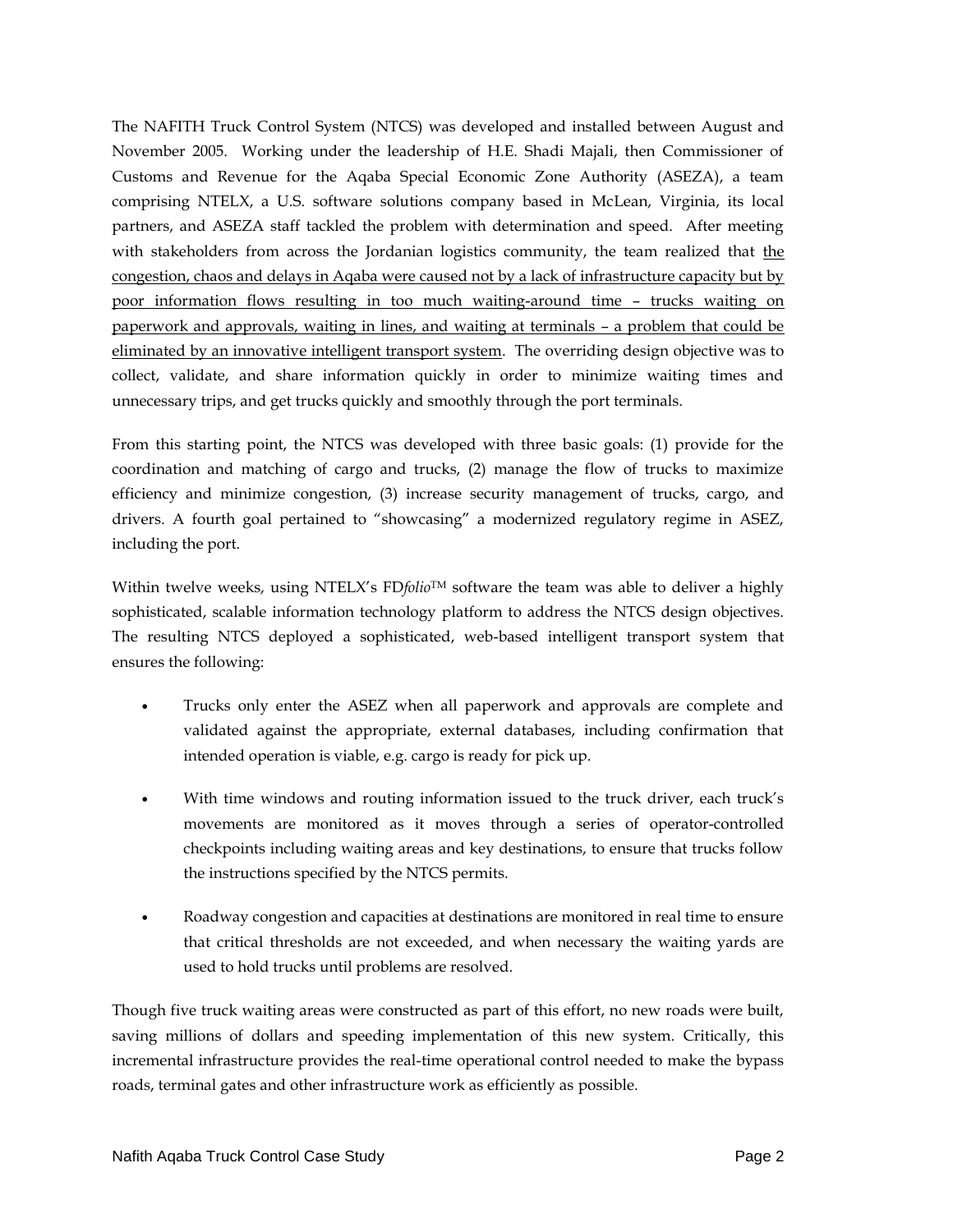

## **Immediate Benefits**

The system was rolled out in stages, initially to move imports of refined products, fuel oil, containers, and phosphate, and after a few months handled virtually all traffic into and out of the port. The NTCS was expected to minimize the impact of trucks on the Aqaba tourist, commercial, and residential zones and control traffic entering terminals and the city. The positive effects on city congestion and port disorder were immediate. Trucking dispatchers entered truck and driver information along with the associated operation into the system, obtaining a permit that would allow that truck to enter the ASEZ and port only when their documents were verified, the cargo, including its customs and other clearances, were ready, and capacity available. Capacity-control algorithms ensured that congestion was minimized as trucks moved between the 39 destinations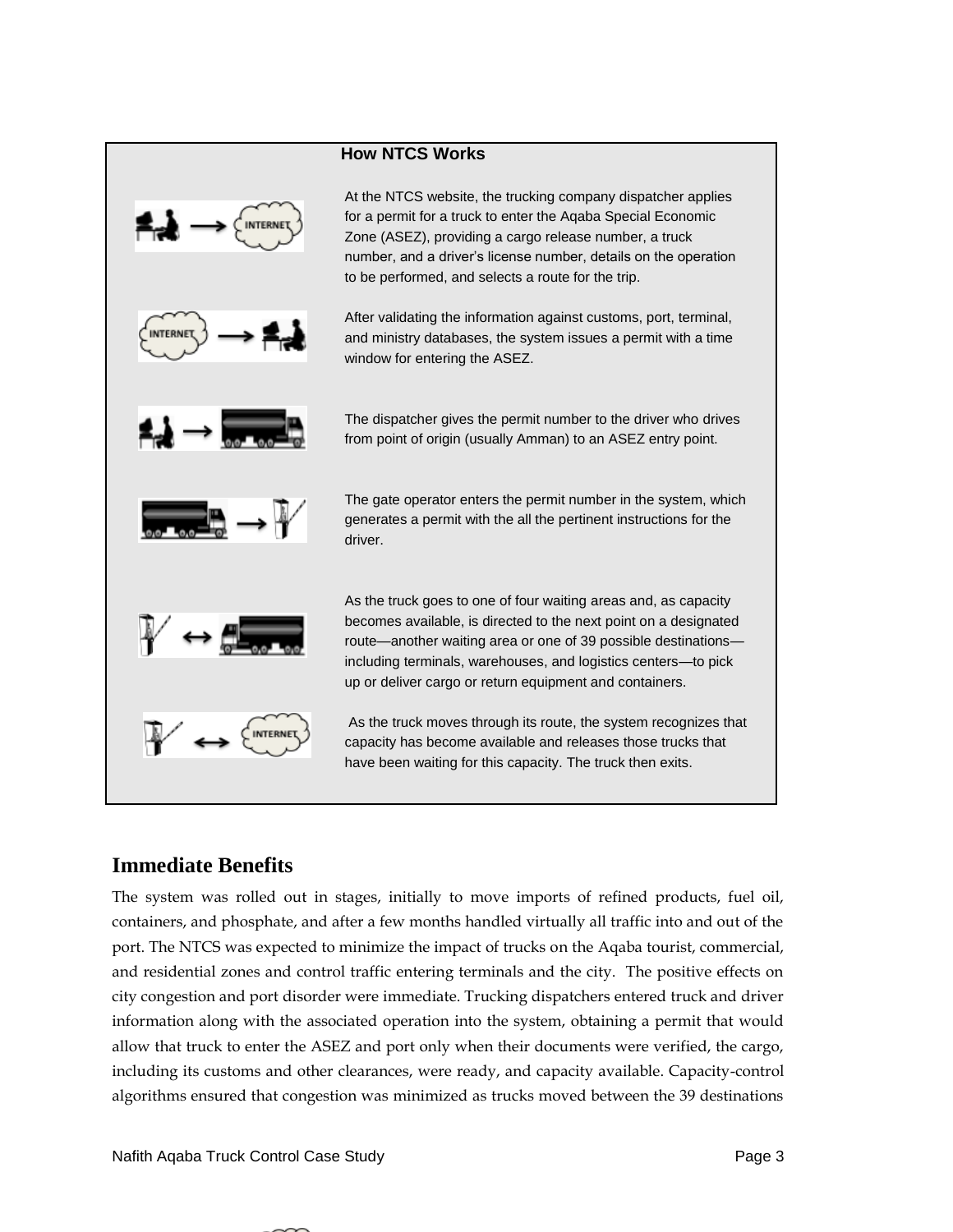in the system. Truck presence in Aqaba dropped as truck waiting times dropped; while waiting trucks were shunted to truck waiting areas instead of clogging city roads and port gates. Pollution and traffic accidents decreased, especially in the city of Aqaba. Old, overloaded, and underpowered trucks no longer jockeyed for position in arbitrary queues.

## **Long-term Benefits**

Deregulation and the NTCS have changed the road freight industry in Jordan, giving rise to professional fleets over the past three years. The system handles approximately 10,000 trucks -- 80% of which are Jordanian, representing more than 50 percent of Jordan's trucks over five tons. Trucking companies have lowered operational costs. Improved truck turn times at Aqaba, which are now measured in hours and minutes, have multiplied vehicle usage rates. Higher usage has encouraged owners to invest in better and newer trucks.

The NTCS has significantly increased the efficiency of transporting imports and exports in Jordan. Particular transits are now reliable and consistent in schedules and pricing. Instead of joining queues, trucks can only be at the port for a specific reason; and absent queuing as the criteria for securing business, trucking companies are competing for customers based on their quality of service.

The NTCS offers a rich data source for trucking companies, the government, and other logistics stakeholders. NTCS data allows the government to measure activity at the port on a real-time basis. Information on drivers, trucks, and cargoes improves security. Data allows the trucking companies to predict the time an operation will take, establish benchmarks, monitor performance, and look for operational improvements. For example, trucks performing both an export and import related job while in Aqaba have steadily grown since the NTCS was introduced.

Perhaps most visibly, the NTCS has had positive developmental benefits. Operating the system has created over 200 new jobs—ranging from 25-30 management positions to less-skilled gate operators staffing control points around the clock. The NTCS has introduced many Jordanians to a web-based, commercial system, some of whom had never before used a computer. The endemic corruption associated with the queuing process disappeared. Pollution has been cut, as have vehicle accidents. And back to its initial objective, the system has removed trucks from areas in Aqaba slated for development.

According to the IMF, Jordan's GDP in 2008 was US\$19.2 billion; logistics costs are over 15 percent of the GDP, and trucking is a major component of these costs. The NTCS not only is making logistics and road freight transport in Jordan more efficient but also is reducing infrastructure construction and maintenance. Road freight firms, logistic and international trade